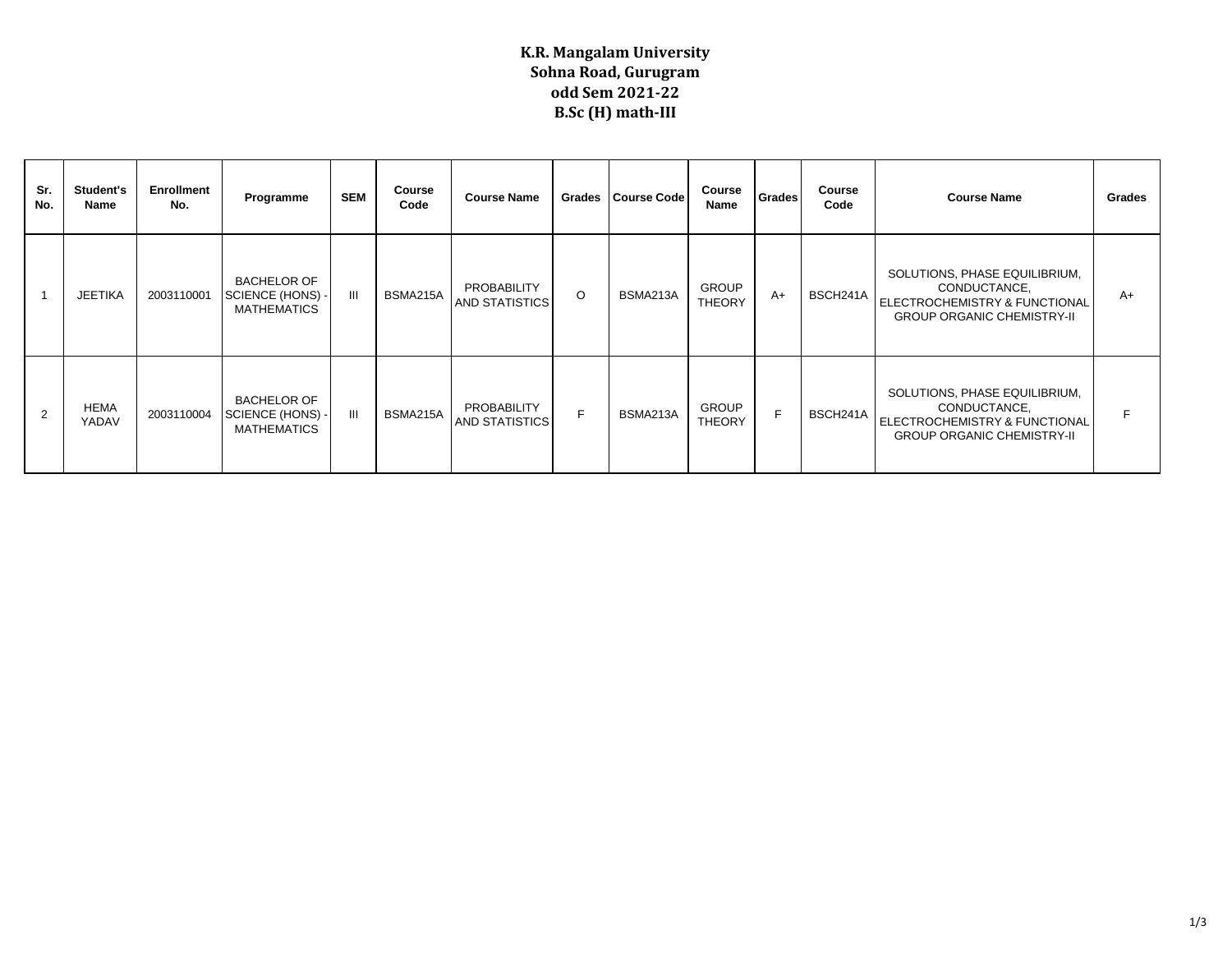## **K.R. Mangalam University Sohna Road, Gurugram odd Sem 2021-22 B.Sc (H) math-III**

| Sr.<br>No.     | <b>Student's</b><br>Name | Enrollment<br>No. | Programme                                                    | <b>SEM</b> | <b>Course Code</b> | <b>Course Name</b>                                                                                                      | Grades | Course<br>Code | <b>Course Name</b>                                                                                | Grades  | Course<br>Code | <b>Course Name</b>                                 | <b>Grades</b> |
|----------------|--------------------------|-------------------|--------------------------------------------------------------|------------|--------------------|-------------------------------------------------------------------------------------------------------------------------|--------|----------------|---------------------------------------------------------------------------------------------------|---------|----------------|----------------------------------------------------|---------------|
|                | <b>JEETIKA</b>           | 2003110001        | <b>BACHELOR OF</b><br>SCIENCE (HONS) -<br>MATHEMATICS        | Ш          | BSCH267A           | SOLUTIONS, PHASE EQUILIBRIUM,<br>CONDUCTANCE, ELECTROCHEMISTRY<br>& FUNCTIONAL GROUP ORGANIC<br><b>CHEMISTRY-II LAB</b> | $A+$   | BSMA211A       | PARTIAL<br><b>DIFFERENTIAL</b><br><b>EQUATIONS AND</b><br><b>CALCULUS OF</b><br>VARIATIONS        | $\circ$ | BSMA273A       | PROBABILITY<br><b>AND</b><br><b>STATISTICS LAB</b> | $A+$          |
| $\overline{2}$ | <b>HEMA</b><br>YADAV     | 2003110004        | <b>BACHELOR OF</b><br>SCIENCE (HONS) -<br><b>MATHEMATICS</b> | Ш          | BSCH267A           | SOLUTIONS, PHASE EQUILIBRIUM,<br>CONDUCTANCE, ELECTROCHEMISTRY<br>& FUNCTIONAL GROUP ORGANIC<br><b>CHEMISTRY-II LAB</b> | $B+$   | BSMA211A       | PARTIAL<br><b>DIFFERENTIAL</b><br><b>EQUATIONS AND</b><br><b>CALCULUS OF</b><br><b>VARIATIONS</b> | F       | BSMA273A       | PROBABILITY<br><b>AND</b><br>ISTATISTICS LABI      | $B+$          |